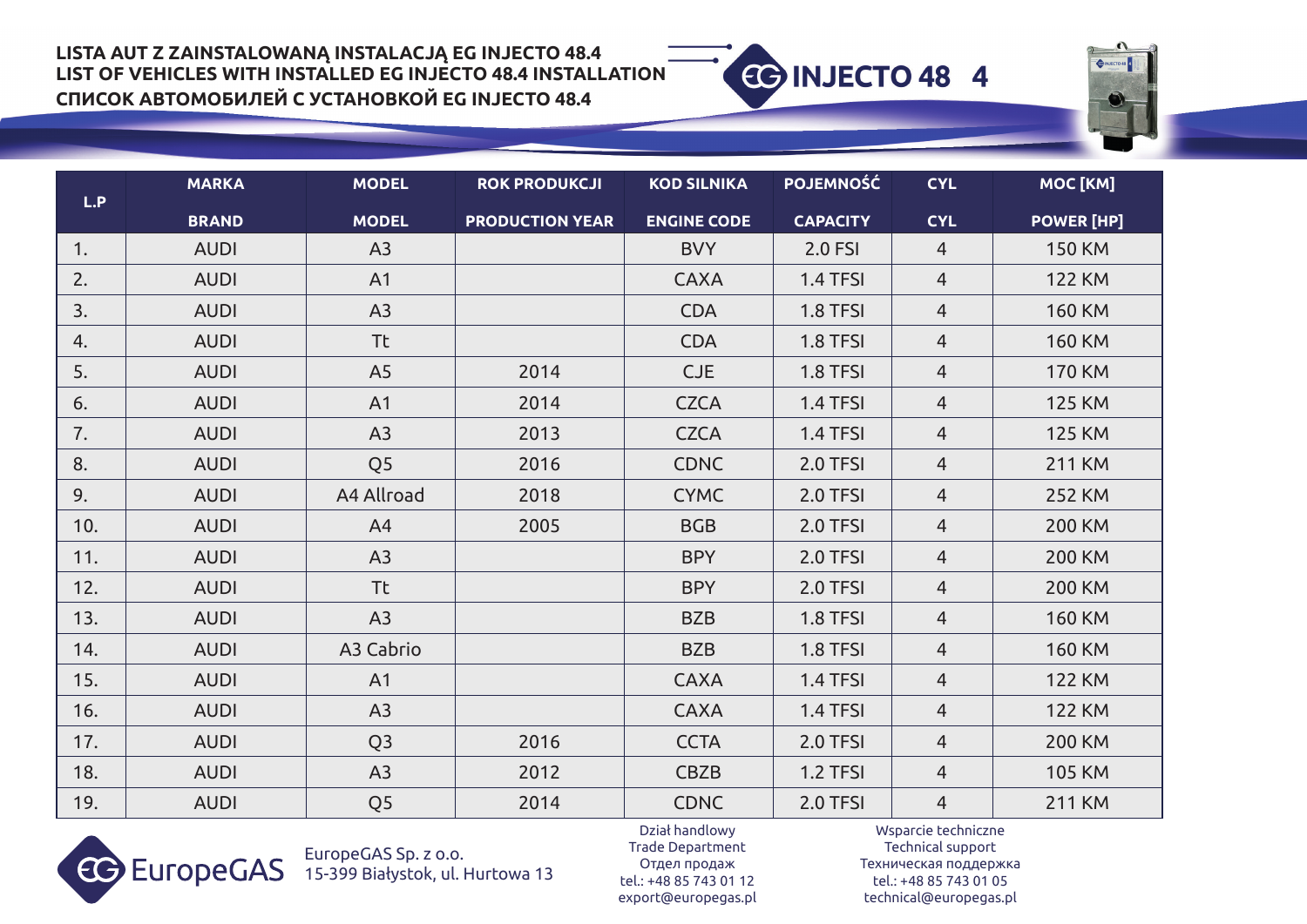

|     | <b>MARKA</b>          | <b>MODEL</b>    | <b>ROK PRODUKCJI</b>   | <b>KOD SILNIKA</b> | <b>POJEMNOŚĆ</b> | <b>CYL</b>     | MOC [KM]          |
|-----|-----------------------|-----------------|------------------------|--------------------|------------------|----------------|-------------------|
| L.P | <b>BRAND</b>          | <b>MODEL</b>    | <b>PRODUCTION YEAR</b> | <b>ENGINE CODE</b> | <b>CAPACITY</b>  | <b>CYL</b>     | <b>POWER [HP]</b> |
| 20. | <b>AUDI</b>           | A <sub>6</sub>  | 2013                   | <b>CTUA</b>        | <b>3.0 TFSI</b>  | 6              | 310 KM            |
| 21. | <b>AUDI</b>           | A1              |                        | <b>CZCA</b>        | 1.4 TFSI         | $\overline{4}$ | <b>125 KM</b>     |
| 22. | <b>AUDI</b>           | A3              |                        | <b>CZCA</b>        | 1.4 TFSI         | $\overline{4}$ | <b>125 KM</b>     |
| 23. | <b>AUDI</b>           | A <sub>5</sub>  | 2010                   | <b>CDN</b>         | 2.0 TFSI         | $\overline{4}$ | 211               |
| 24. | <b>AUDI</b>           | A1              | 2015                   | <b>CZE</b>         | 1.4 TFSI         | $\overline{4}$ | 150               |
| 25. | <b>AUDI</b>           | A3              | 2016                   | <b>CZE</b>         | 1.4 TFSI         | $\overline{4}$ | 150               |
| 26. | <b>AUDI</b>           | Q <sub>2</sub>  | 2018                   | <b>CZE</b>         | 1.4 TFSI         | $\overline{4}$ | 150               |
| 27. | <b>AUDI</b>           | Q <sub>3</sub>  | 2015                   | <b>CZE</b>         | 1.4 TFSI         | $\overline{4}$ | 150               |
| 28. | <b>AUDI</b>           | A1              | 2020                   | <b>DPCA</b>        | 1.5 TFSI         | $\overline{4}$ | 150               |
| 29. | <b>AUDI</b>           | A3              | 2018                   | <b>DPCA</b>        | 1.5 TFSI         | $\overline{4}$ | 150               |
| 30. | <b>AUDI</b>           | Q <sub>2</sub>  | 2019                   | <b>DPCA</b>        | 1.5 TFSI         | $\overline{4}$ | 150               |
| 31. | <b>CITROEN</b>        | C <sub>3</sub>  | 2018                   | <b>HN05</b>        | 1.2 PureTech     | $\overline{3}$ | <b>110 KM</b>     |
| 32. | <b>CITROEN</b>        | C <sub>3</sub>  | 2018                   | EB2DTS             | <b>1.2 Tce</b>   | $\overline{4}$ | <b>130 KM</b>     |
| 33. | <b>CITROEN</b>        | C4              | 2014                   | EB2DTS             | <b>1.2 Tce</b>   | $\overline{4}$ | <b>130 KM</b>     |
| 34. | <b>CITROEN</b>        | DS <sub>3</sub> | 2014                   | EB2DTS             | <b>1.2 Tce</b>   | $\overline{4}$ | <b>130 KM</b>     |
| 35. | <b>CITROEN</b>        | DS4             | 2014                   | <b>EB2DTS</b>      | <b>1.2 Tce</b>   | $\overline{4}$ | <b>130 KM</b>     |
| 36. | <b>DS AUTOMOBILES</b> | $\overline{3}$  | 2015                   | <b>EB2DTS</b>      | <b>1.2 Tce</b>   | $\overline{4}$ | <b>130 KM</b>     |
| 37. | <b>DS AUTOMOBILES</b> | $\overline{4}$  | 2015                   | <b>EB2DTS</b>      | <b>1.2 Tce</b>   | $\overline{4}$ | <b>130 KM</b>     |
| 38. | <b>CADILLAC</b>       | CTS4            |                        | <b>LLT</b>         | 3.6              | 6              | 311 KM            |



EuropeGAS Sp. z o.o. 15-399 Białystok, ul. Hurtowa 13

Dział handlowy Trade Department Oтдел продаж tel.: +48 85 743 01 12 export@europegas.pl

Wsparcie techniczne Technical support Техническая поддержка tel.: +48 85 743 01 05 technical@europegas.pl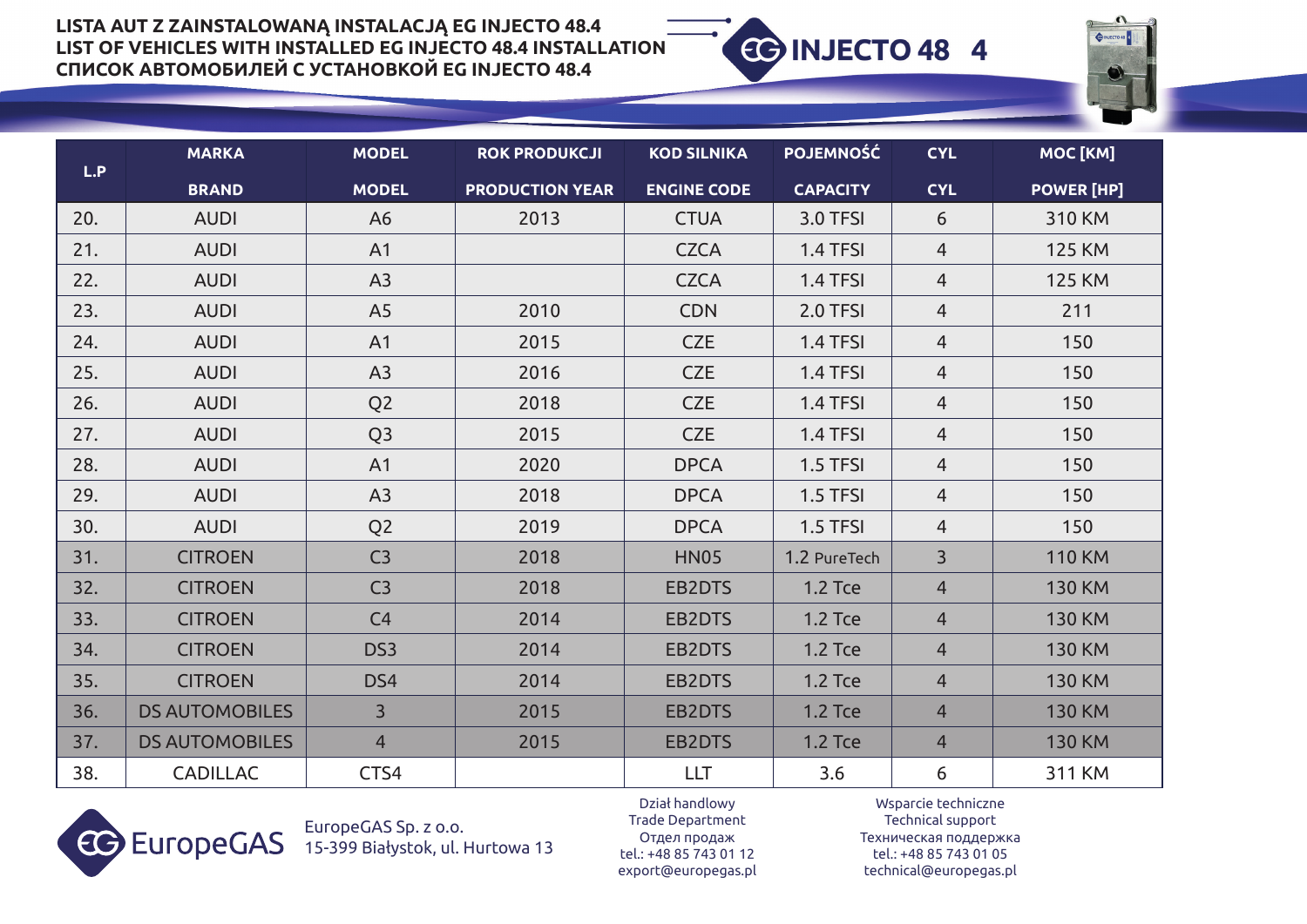

|     | <b>MARKA</b>     | <b>MODEL</b>                  | <b>ROK PRODUKCJI</b>   | <b>KOD SILNIKA</b> | <b>POJEMNOŚĆ</b> | <b>CYL</b>     | MOC [KM]          |
|-----|------------------|-------------------------------|------------------------|--------------------|------------------|----------------|-------------------|
| L.P | <b>BRAND</b>     | <b>MODEL</b>                  | <b>PRODUCTION YEAR</b> | <b>ENGINE CODE</b> | <b>CAPACITY</b>  | <b>CYL</b>     | <b>POWER [HP]</b> |
| 39. | <b>CADILLAC</b>  | <b>STS</b>                    | 2012                   | <b>LLT</b>         | 3.6              | 6              | 311 KM            |
| 40. | <b>CHEVROLET</b> | Camaro Sport                  | 2013                   | <b>LLT</b>         | 3.6              | 6              | 311 KM            |
| 41. | <b>FAW</b>       | <b>T77</b>                    | 2020                   | CA4GB15T           | 1.5              | $\overline{4}$ | <b>160 KM</b>     |
| 42. | <b>FORD</b>      | <b>Escape</b><br>(Wersja Usa) | 2016                   | CJ5E               | 2.0 EcoBoost     | 4              | 240 KM            |
| 43. | <b>FORD</b>      | Fusion                        | 2015                   | CJ5E               | 2.0 EcoBoost     | 4              | 240 KM            |
| 44. | <b>FORD</b>      | Fusion<br>(Wersja Usa)        | 2016                   | CJ5E               | 2.0 EcoBoost     | 4              | 240 KM            |
| 45. | <b>FORD</b>      | Kuga<br>(Wersja Usa)          | 2016                   | CJ5E               | 2.0 EcoBoost     | $\overline{4}$ | 240 KM            |
| 46. | <b>FORD</b>      | Kuga                          | 2015                   | FK19359            | 1.6 EcoBoost     | 4              | <b>182 KM</b>     |
| 47. | <b>FORD</b>      | Mondeo<br>(Wersja Usa)        | 2016                   | CJ5E               | 2.0 EcoBoost     | $\overline{4}$ | 240 KM            |
| 48. | <b>FORD</b>      | Mondeo                        |                        | <b>UNCE</b>        | 1.5 EcoBoost     | $\overline{4}$ | <b>160 KM</b>     |
| 49. | <b>FORD</b>      | Edge                          | 2019                   | K <sub>2</sub> GE  | 2.0 EcoBoost     | 4              | 245 KM            |
| 50. | <b>HONDA</b>     | $Cr-V$                        | 2017                   | <b>K24W9</b>       | 2.4              | $\overline{4}$ | <b>185 KM</b>     |
| 51. | <b>HYUNDAI</b>   | 140                           |                        | G4NC               | 2.0 GDI          | $\overline{4}$ | <b>177 KM</b>     |
| 52. | <b>HYUNDAI</b>   | <b>IX35</b>                   | 2015                   | G4NC               | 2.0 GDI          | $\overline{4}$ | <b>166 KM</b>     |
| 53. | <b>HYUNDAI</b>   | Tucson                        | 2016                   | G4FD               | 1.6 GDI          | $\overline{4}$ | <b>132 KM</b>     |
| 54. | <b>HYUNDAI</b>   | Tucson                        | 2015                   | G4FD               | 1.6 GDI          | $\overline{4}$ | <b>132 KM</b>     |



EuropeGAS Sp. z o.o. 15-399 Białystok, ul. Hurtowa 13

Dział handlowy Trade Department Oтдел продаж tel.: +48 85 743 01 12 export@europegas.pl

Wsparcie techniczne Technical support Техническая поддержка tel.: +48 85 743 01 05 technical@europegas.pl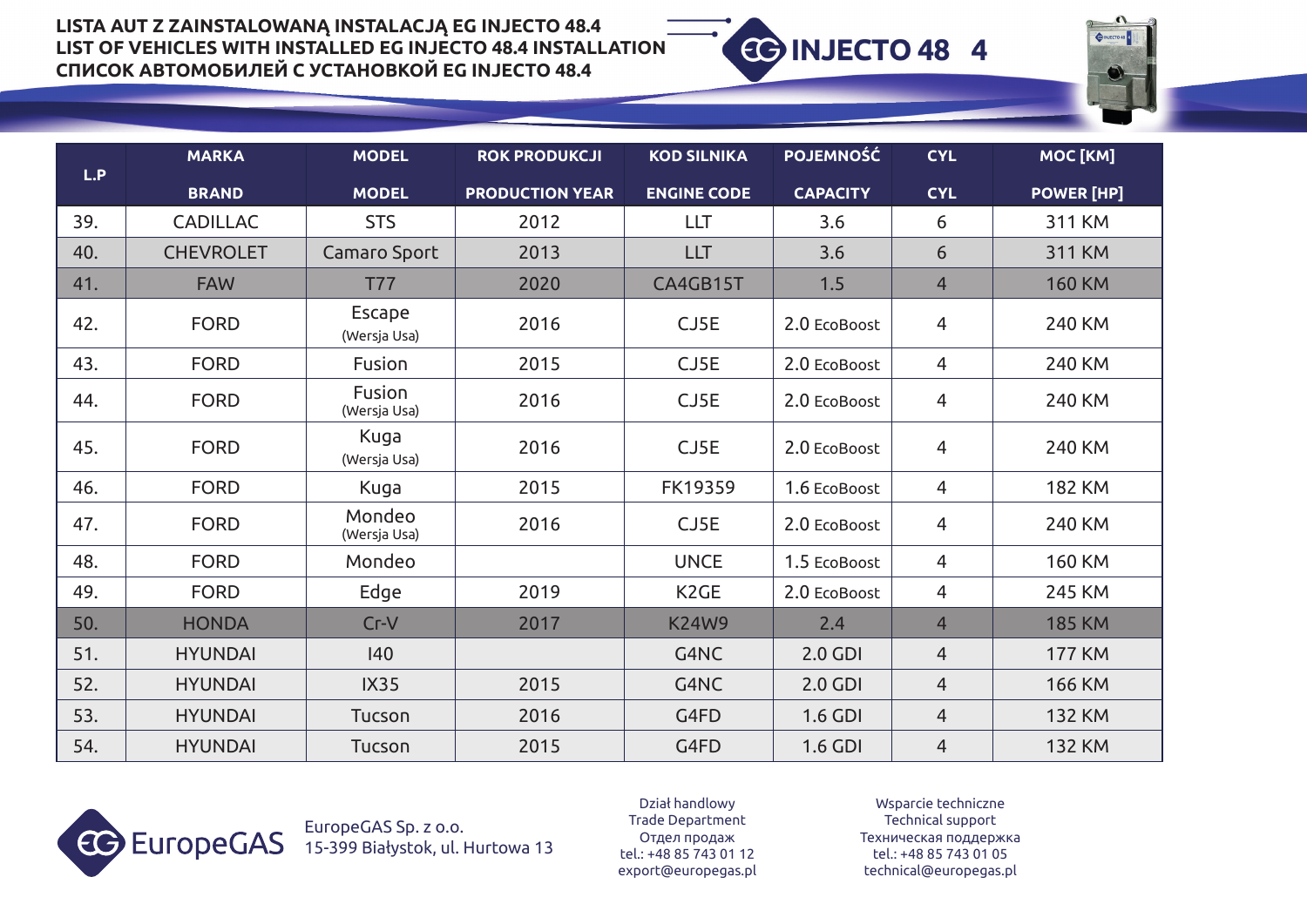

|     | <b>MARKA</b>   | <b>MODEL</b> | <b>ROK PRODUKCJI</b>   | <b>KOD SILNIKA</b> | <b>POJEMNOŚĆ</b> | <b>CYL</b>     | MOC [KM]          |
|-----|----------------|--------------|------------------------|--------------------|------------------|----------------|-------------------|
| L.P | <b>BRAND</b>   | <b>MODEL</b> | <b>PRODUCTION YEAR</b> | <b>ENGINE CODE</b> | <b>CAPACITY</b>  | <b>CYL</b>     | <b>POWER [HP]</b> |
| 55. | <b>HYUNDAI</b> | <b>IX35</b>  | 2012                   | G4FD               | 1.6 GDI          | $\overline{4}$ | <b>132 KM</b>     |
| 56. | <b>HYUNDAI</b> | <b>IX35</b>  | 2015                   | G4FD               | 1.6 GDI          | $\overline{4}$ | <b>132 KM</b>     |
| 57. | <b>HYUNDAI</b> | <b>IX35</b>  |                        | G4NC               | 2.0 GDI          | $\overline{4}$ | <b>166 KM</b>     |
| 58. | <b>HYUNDAI</b> | 135          |                        | G4NC               | 2.0 GDI          | $\overline{4}$ | <b>166 KM</b>     |
| 59. | <b>HYUNDAI</b> | Tucson       | 2015                   | G4FJ               | 1.6 TGDI         | $\overline{4}$ | <b>177 KM</b>     |
| 60. | <b>HYUNDAI</b> | 130          |                        | G4FD               | 1.6 GDI          | $\overline{4}$ | <b>135 KM</b>     |
| 61. | <b>HYUNDAI</b> | 135          |                        | G4FD               | 1.6 GDI          | $\overline{4}$ | <b>135 KM</b>     |
| 62. | <b>HYUNDAI</b> | $ 40\rangle$ |                        | G4FD               | 1.6 GDI          | $\overline{4}$ | <b>135 KM</b>     |
| 63. | <b>HYUNDAI</b> | Accent       |                        | G4FD               | 1.6 GDI          | $\overline{4}$ | <b>135 KM</b>     |
| 64. | <b>HYUNDAI</b> | Elantra      |                        | G4FD               | 1.6 GDI          | $\overline{4}$ | <b>135 KM</b>     |
| 65. | <b>HYUNDAI</b> | Veloster     |                        | G4FD               | 1.6 GDI          | $\overline{4}$ | <b>140 KM</b>     |
| 66. | <b>HYUNDAI</b> | Veloster     |                        | G4FJ               | 1.6 TGDI         | $\overline{4}$ | <b>177 KM</b>     |
| 67. | <b>KIA</b>     | Carens       |                        | G4NC               | 2.0 GDI          | $\overline{4}$ | <b>166 KM</b>     |
| 68. | <b>KIA</b>     | Sportage     | 2014                   | G4NC               | 2.0 GDI          | 4              | <b>166 KM</b>     |
| 69. | <b>KIA</b>     | Sportage     | 2010                   | D4FG               | 1.6 GDI          | 4              | <b>135 KM</b>     |
| 70. | <b>KIA</b>     | Sportage     | 2018                   | G4FJ               | 1.6 TGDI         | 4              | <b>177 KM</b>     |
| 71. | <b>KIA</b>     | Soul         | 2016                   | G4FD               | 1.6 GDI          | 4              | <b>132 KM</b>     |
| 72. | <b>KIA</b>     | Sportage     | 2014                   | G4FD               | 1.6 GDI          | 4              | <b>132 KM</b>     |
| 73. | <b>KIA</b>     | Cee'd        |                        | G4FD               | 1.6 GDI          | 4              | <b>135 KM</b>     |



EuropeGAS Sp. z o.o. 15-399 Białystok, ul. Hurtowa 13

Dział handlowy Trade Department Oтдел продаж tel.: +48 85 743 01 12 export@europegas.pl

Wsparcie techniczne Technical support Техническая поддержка tel.: +48 85 743 01 05 technical@europegas.pl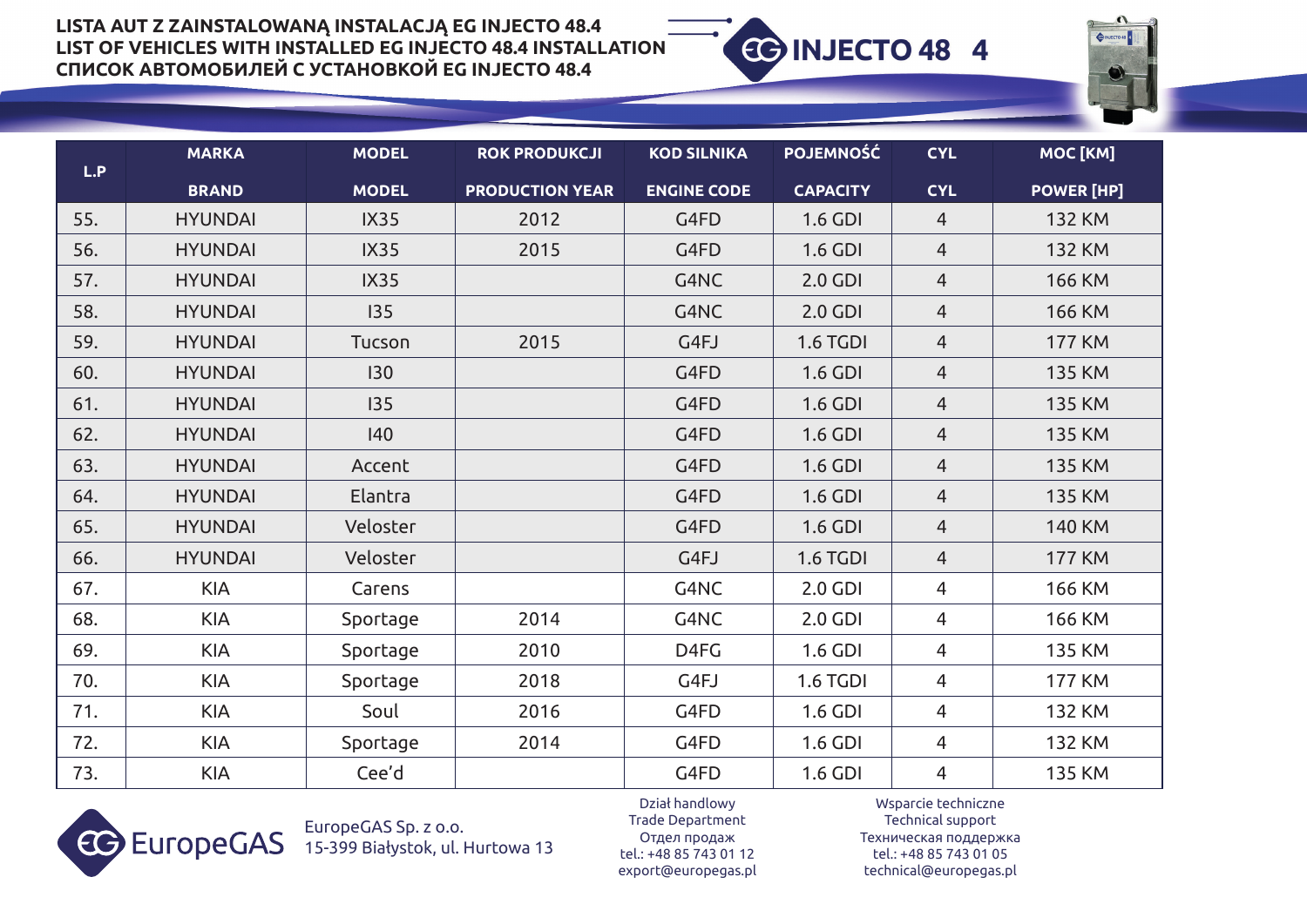



|     | <b>MARKA</b> | <b>MODEL</b>   | <b>ROK PRODUKCJI</b>   | <b>KOD SILNIKA</b> | <b>POJEMNOŚĆ</b>       | <b>CYL</b>     | MOC [KM]          |
|-----|--------------|----------------|------------------------|--------------------|------------------------|----------------|-------------------|
| L.P | <b>BRAND</b> | <b>MODEL</b>   | <b>PRODUCTION YEAR</b> | <b>ENGINE CODE</b> | <b>CAPACITY</b>        | <b>CYL</b>     | <b>POWER [HP]</b> |
| 74. | <b>KIA</b>   | Carens         |                        | G4FD               | 1.6 GDI                | $\overline{4}$ | <b>135 KM</b>     |
| 75. | <b>KIA</b>   | Rio            |                        | G4FD               | 1.6 GDI                | $\overline{4}$ | <b>135 KM</b>     |
| 76. | <b>KIA</b>   | Proceed        |                        | G4FD               | 1.6 GDI                | $\overline{4}$ | <b>135 KM</b>     |
| 77. | <b>KIA</b>   | Proceed        |                        | G4FJ               | <b>1.6 TGDI</b>        | $\overline{4}$ | <b>177 KM</b>     |
| 78. | <b>MAZDA</b> | $Cx-5$         | 2014                   | <b>PE01</b>        | 2.0<br>SKYACTIV-G      | $\overline{4}$ | <b>160 KM</b>     |
| 79. | <b>MAZDA</b> | $\overline{3}$ | 2005                   | <b>DISI</b>        | <b>2.0 DISI</b>        | $\overline{4}$ | <b>151KM</b>      |
| 80. | <b>MAZDA</b> | Cx5(Ke)        | 2012-2017              | PE-VPS             | 2.0<br>SKYACTIV-G      | $\overline{4}$ | <b>160 KM</b>     |
| 81. | <b>MAZDA</b> | $Mx5$ (Md)     | 2015                   | PE-VPS             | 2.0<br>SKYACTIV-G      | $\overline{4}$ | <b>160 KM</b>     |
| 82. | <b>MAZDA</b> | Mx5            |                        | <b>PE02</b>        | 2.0<br>SKYACTIV-G      | $\overline{4}$ | <b>161 KM</b>     |
| 83. | <b>MAZDA</b> | 6              | 2018                   | <b>PYFA</b>        | 2.5<br>SKYACTIV-G      | $\overline{4}$ | <b>190 KM</b>     |
| 84. | <b>MAZDA</b> | $\overline{3}$ |                        | <b>PYFA</b>        | 2.5<br>SKYACTIV-G      | $\overline{4}$ | <b>190 KM</b>     |
| 85. | <b>MAZDA</b> | Cx5            |                        | <b>PYFA</b>        | 2.5<br>SKYACTIV-G      | $\overline{4}$ | <b>186 KM</b>     |
| 86. | <b>MAZDA</b> | Cx5            |                        | <b>PYFA</b>        | 2.5<br>SKYACTIV-G      | $\overline{4}$ | <b>192 KM</b>     |
| 87. | <b>MAZDA</b> | Cx5            |                        |                    | 2.5<br><b>SKYACTIV</b> | $\overline{4}$ | <b>190 KM</b>     |



EuropeGAS Sp. z o.o. 15-399 Białystok, ul. Hurtowa 13

Dział handlowy Trade Department Oтдел продаж tel.: +48 85 743 01 12 export@europegas.pl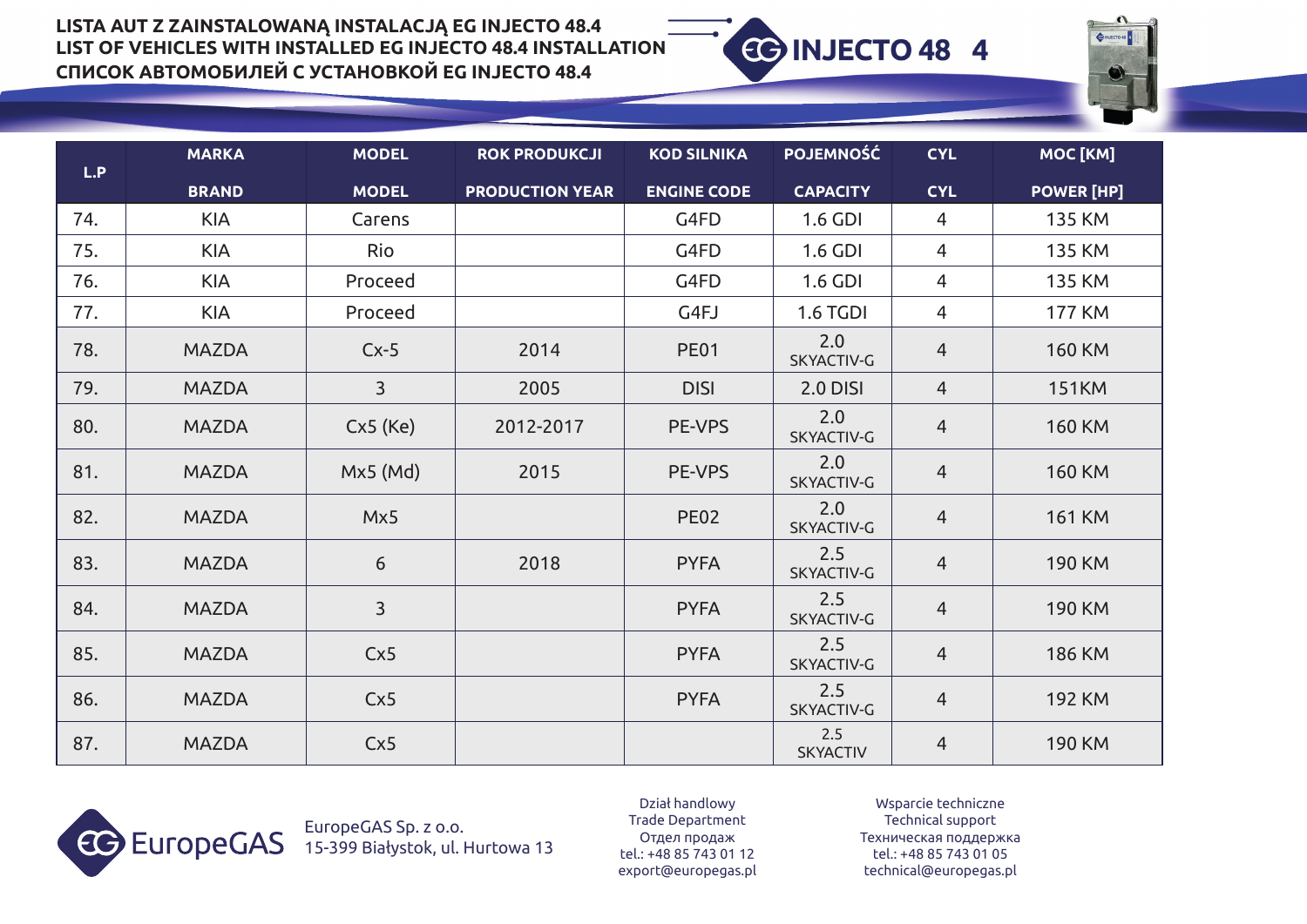

| L.P  | <b>MARKA</b>    | <b>MODEL</b>                 | <b>ROK PRODUKCJI</b>   | <b>KOD SILNIKA</b> | <b>POJEMNOŚĆ</b>           | <b>CYL</b>     | MOC [KM]          |
|------|-----------------|------------------------------|------------------------|--------------------|----------------------------|----------------|-------------------|
|      | <b>BRAND</b>    | <b>MODEL</b>                 | <b>PRODUCTION YEAR</b> | <b>ENGINE CODE</b> | <b>CAPACITY</b>            | <b>CYL</b>     | <b>POWER [HP]</b> |
| 88.  | <b>MAZDA</b>    | 6                            | 2013                   | N.A.               | 2.5<br><b>SKYACTIV</b>     | 4              | <b>190 KM</b>     |
| 89.  | <b>MINI</b>     | Cooper                       | 2014                   | <b>N18B16</b>      | 1.6                        | $\overline{4}$ | <b>181 KM</b>     |
| 90.  | <b>NISSAN</b>   | Qashqai                      | 2017                   | H5FT               | 1.2 DIG-T                  | 4              | <b>115 KM</b>     |
| 91.  | <b>OPEL</b>     | Insignia                     | 2011                   | A20NHT (LDK)       | 2.0<br><b>EcoTec Turbo</b> |                | <b>220 KM</b>     |
| 92.  | <b>OPEL</b>     | Astra K                      | 2015                   | B14XFL             | 1.4 TURBO                  | $\overline{4}$ | <b>125 KM</b>     |
| 93.  | <b>OPEL</b>     | Astra                        | 2017                   | B14XFL             | 1.4 TURBO                  | $\overline{4}$ | <b>125 KM</b>     |
| 94.  | <b>OPEL</b>     | Astra                        | 2015                   | B14XFL             | 1.4 TURBO                  | $\overline{4}$ | <b>125 KM</b>     |
| 95.  | <b>OPEL</b>     | Zafira                       | 2008                   | Z22YH              | 2.2                        | $\overline{4}$ | <b>153 KM</b>     |
| 96.  | <b>OPEL</b>     | Insignia                     | 2010                   | A20NHT             | 2.0                        | $\overline{4}$ | <b>220 KM</b>     |
| 97.  | <b>OPEL</b>     | Signum                       | 2005                   | Z22YH              | 2.2                        | $\overline{4}$ | <b>153 KM</b>     |
| 98.  | <b>OPEL</b>     | Vectra C                     | 2007                   | Z22YH              | 2.2                        | $\overline{4}$ | <b>153 KM</b>     |
| 99.  | <b>VAUXHALL</b> | Insignia<br>(United Kingdom) |                        | A20NHT (LDK)       | 2.0<br>EcoTec Turbo        | $\overline{4}$ | <b>220 KM</b>     |
| 100. | <b>PEUGEOT</b>  | <b>Rifter</b>                | 2018                   | <b>HN05</b>        | 1.2 PureTech               | $\overline{3}$ | <b>110 KM</b>     |
| 101. | <b>PEUGEOT</b>  | 208                          | 2013                   | <b>EB2DTS</b>      | <b>1.2 Tce</b>             | $\overline{4}$ | <b>130 KM</b>     |
| 102. | <b>PEUGEOT</b>  | 2008                         | 2015                   | <b>EB2DTS</b>      | <b>1.2 Tce</b>             | $\overline{4}$ | <b>130 KM</b>     |
| 103. | <b>PEUGEOT</b>  | 308                          | 2014                   | <b>EB2DTS</b>      | <b>1.2 Tce</b>             | $\overline{4}$ | <b>130 KM</b>     |
| 104. | <b>PEUGEOT</b>  | 3008                         | 2015                   | <b>EB2DTS</b>      | <b>1.2 Tce</b>             | $\overline{4}$ | <b>130 KM</b>     |



EuropeGAS Sp. z o.o. 15-399 Białystok, ul. Hurtowa 13

Dział handlowy Trade Department Oтдел продаж tel.: +48 85 743 01 12 export@europegas.pl

Wsparcie techniczne Technical support Техническая поддержка tel.: +48 85 743 01 05 technical@europegas.pl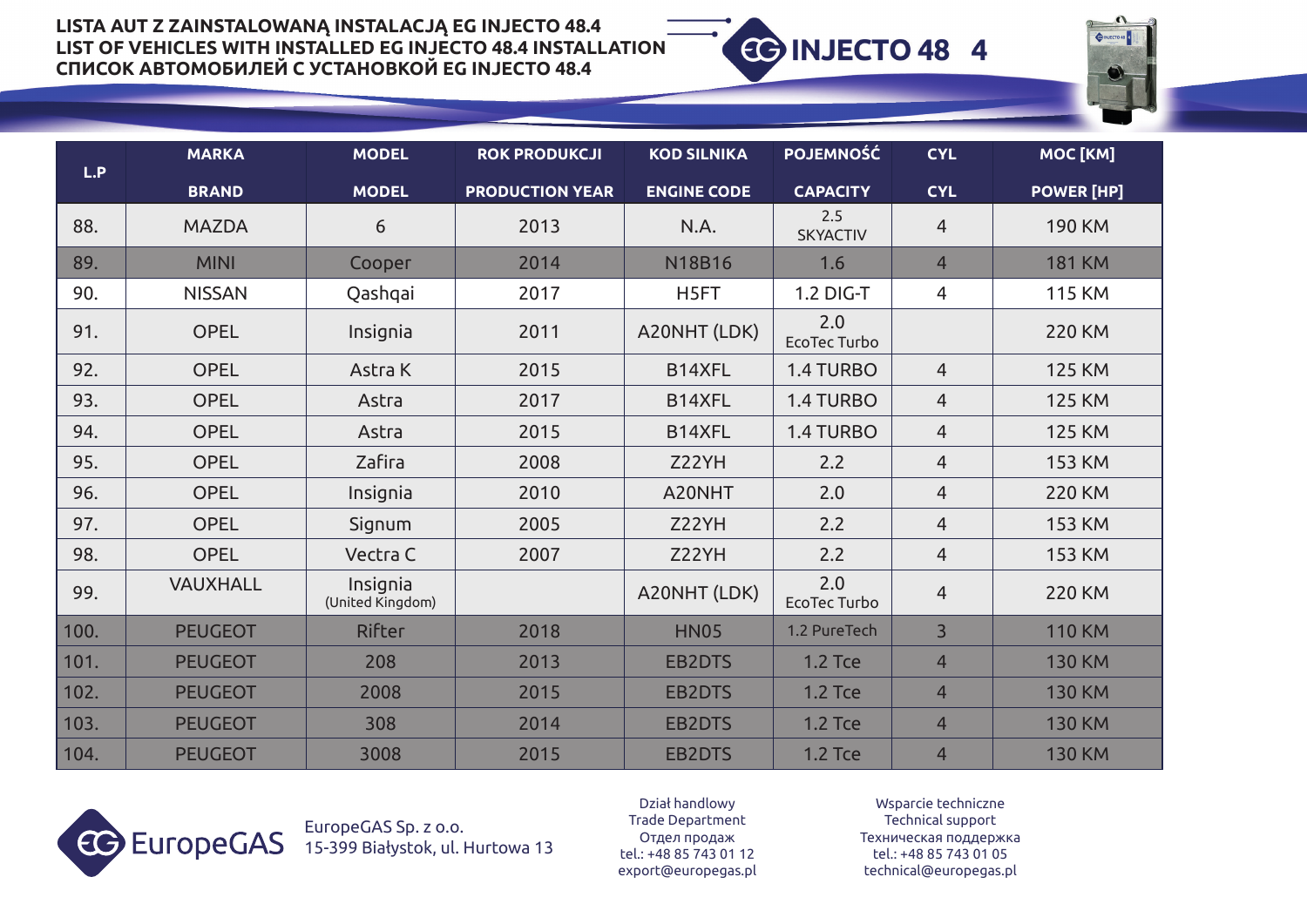



|      | <b>MARKA</b>   | <b>MODEL</b>   | <b>ROK PRODUKCJI</b>   | <b>KOD SILNIKA</b> | <b>POJEMNOŚĆ</b>    | <b>CYL</b>     | MOC [KM]          |
|------|----------------|----------------|------------------------|--------------------|---------------------|----------------|-------------------|
| L.P  | <b>BRAND</b>   | <b>MODEL</b>   | <b>PRODUCTION YEAR</b> | <b>ENGINE CODE</b> | <b>CAPACITY</b>     | <b>CYL</b>     | <b>POWER [HP]</b> |
| 105. | <b>PEUGEOT</b> | 5008           | 2015                   | <b>EB2DTS</b>      | <b>1.2 Tce</b>      | $\overline{4}$ | <b>130 KM</b>     |
| 106. | <b>PEUGEOT</b> | Partner        | 2016                   | <b>EB2DTS</b>      | <b>1.2 Tce</b>      | $\overline{4}$ | <b>130 KM</b>     |
| 107. | <b>PORSCHE</b> | Cayenne        | 2009                   | M48.01             | 4,8                 | 8              | 385 KM            |
| 108. | <b>RENAULT</b> | Clio           | 2018                   | <b>H5F408</b>      | 1.2 Tce             | $\overline{4}$ | <b>130 KM</b>     |
| 109. | <b>RENAULT</b> | Clio           | 2018                   | H5FT               | 1.2 Tce             | $\overline{4}$ | <b>118 KM</b>     |
| 110. | SAAB           | $9 - 5$        |                        | A20NHT (LDK)       | 2.0<br>EcoTec Turbo | $\overline{4}$ | <b>220 KM</b>     |
| 111. | <b>SAAB</b>    | 9-3 (Nevs)     |                        | A20NHT (LDK)       | 2.0<br>EcoTec Turbo | 4              | 220 KM            |
| 112. | <b>SAAB</b>    | $9 - 5$        | 2011                   | A20NHT             | 2.0                 | 4              | <b>220 KM</b>     |
| 113. | <b>SEAT</b>    | Altea/Altea XL |                        | <b>BVY</b>         | 2.0 FSI             | 4              | <b>150 KM</b>     |
| 114. | <b>SEAT</b>    | Leon           |                        | <b>BVY</b>         | 2.0 FSI             | $\overline{4}$ | <b>150 KM</b>     |
| 115. | <b>SEAT</b>    | Toledo         |                        | <b>BVY</b>         | 2.0 FSI             | $\overline{4}$ | <b>150 KM</b>     |
| 116. | <b>SEAT</b>    | Toledo         |                        | <b>CAXA</b>        | <b>1.4 TSI</b>      | $\overline{4}$ | <b>122 KM</b>     |
| 117. | <b>SEAT</b>    | Alhambra       |                        | <b>CDA</b>         | <b>1.8 TSI</b>      | $\overline{4}$ | <b>160 KM</b>     |
| 118. | <b>SEAT</b>    | Altea/Altea XL |                        | <b>CDA</b>         | <b>1.8 TSI</b>      | $\overline{4}$ | <b>160 KM</b>     |
| 119. | <b>SEAT</b>    | Leon           |                        | <b>CDA</b>         | <b>1.8 TSI</b>      | $\overline{4}$ | <b>160 KM</b>     |
| 120. | <b>SEAT</b>    | Toledo         |                        | <b>CDA</b>         | <b>1.8 TSI</b>      | 4              | <b>160 KM</b>     |
| 121. | <b>SEAT</b>    | <b>Ibiza</b>   |                        | <b>CJZC</b>        | <b>1.2 TSI</b>      | $\overline{4}$ | <b>90 KM</b>      |
| 122. | <b>SEAT</b>    | Toledo         |                        | <b>CJZC</b>        | <b>1.2 TSI</b>      | $\overline{4}$ | <b>90 KM</b>      |



EuropeGAS Sp. z o.o. 15-399 Białystok, ul. Hurtowa 13

Dział handlowy Trade Department Oтдел продаж tel.: +48 85 743 01 12 export@europegas.pl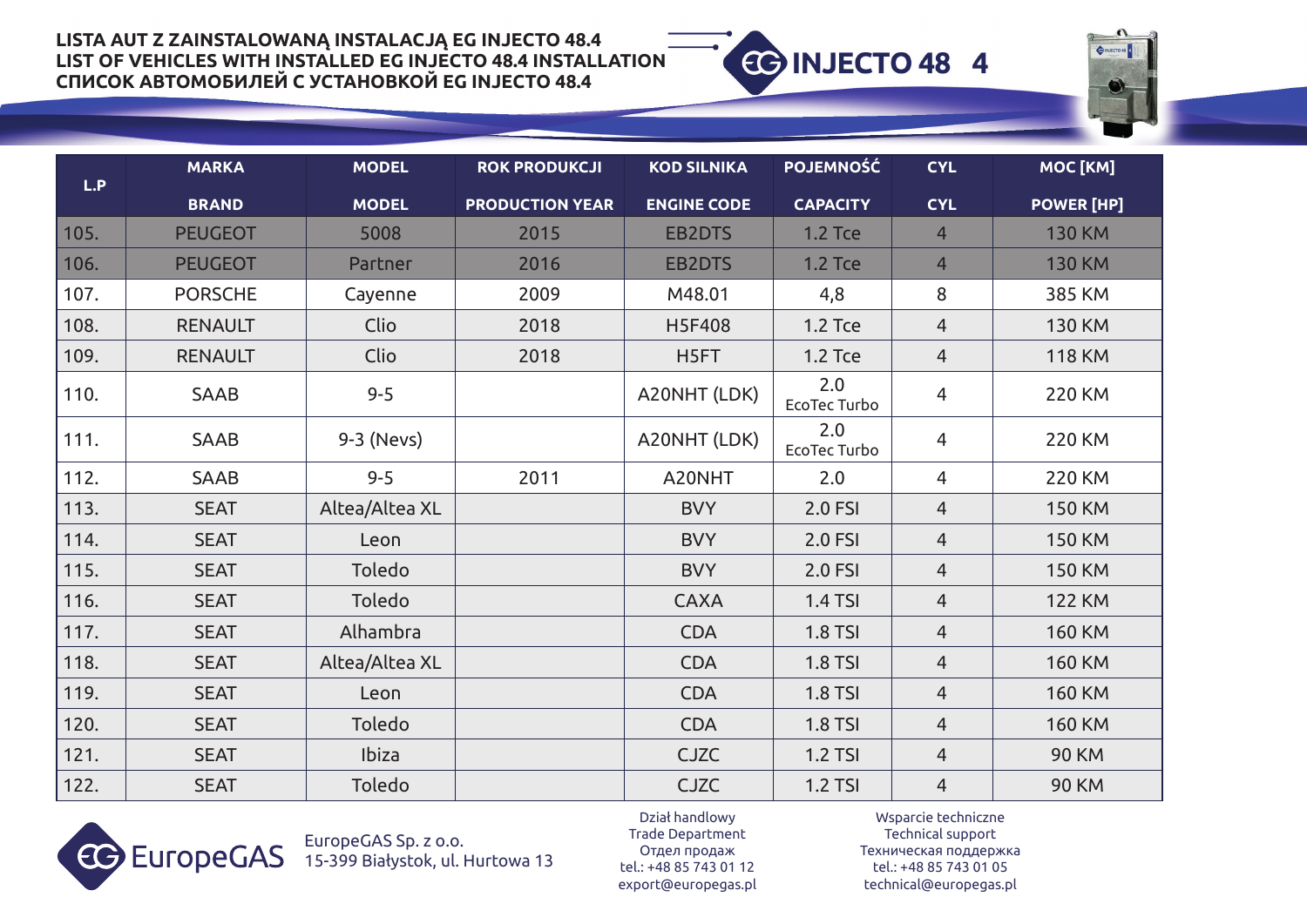



| L.P  | <b>MARKA</b> | <b>MODEL</b> | <b>ROK PRODUKCJI</b>   | <b>KOD SILNIKA</b> | <b>POJEMNOŚĆ</b> | <b>CYL</b>     | MOC [KM]          |
|------|--------------|--------------|------------------------|--------------------|------------------|----------------|-------------------|
|      | <b>BRAND</b> | <b>MODEL</b> | <b>PRODUCTION YEAR</b> | <b>ENGINE CODE</b> | <b>CAPACITY</b>  | <b>CYL</b>     | <b>POWER [HP]</b> |
| 123. | <b>SEAT</b>  | Entry        | 2015                   | <b>CZCA</b>        | <b>1.4 TSI</b>   | 4              | <b>125 KM</b>     |
| 124. | <b>SEAT</b>  | Leon         | 2014                   | <b>CZCA</b>        | <b>1.4 TSI</b>   | $\overline{4}$ | <b>125 KM</b>     |
| 125. | <b>SEAT</b>  | Toledo       | 2015                   | <b>CZCA</b>        | <b>1.4 TSI</b>   | $\overline{4}$ | <b>125 KM</b>     |
| 126. | <b>SEAT</b>  | Leon         | 2008                   | <b>BZB</b>         | <b>1.8 TSI</b>   | $\overline{4}$ | <b>150 KM</b>     |
| 127. | <b>SEAT</b>  | Altea        |                        | <b>BZB</b>         | <b>1.8 TSI</b>   | 4              | <b>160 KM</b>     |
| 128. | <b>SEAT</b>  | Altea XL     |                        | <b>BZB</b>         | <b>1.8 TSI</b>   | $\overline{4}$ | <b>160 KM</b>     |
| 129. | <b>SEAT</b>  | Leon         |                        | <b>BZB</b>         | <b>1.8 TSI</b>   | 4              | <b>160 KM</b>     |
| 130. | <b>SEAT</b>  | Toledo       |                        | <b>BZB</b>         | <b>1.8 TSI</b>   | $\overline{4}$ | <b>160 KM</b>     |
| 131. | <b>SEAT</b>  | Leon         |                        | <b>CAXA</b>        | <b>1.4 TSI</b>   | 4              | <b>122 KM</b>     |
| 132. | <b>SEAT</b>  | Altea        |                        | <b>CAXA</b>        | <b>1.4 TSI</b>   | 4              | <b>122 KM</b>     |
| 133. | <b>SEAT</b>  | Toledo       |                        | <b>CAXA</b>        | <b>1.4 TSI</b>   | $\overline{4}$ | <b>122 KM</b>     |
| 134. | <b>SEAT</b>  | Toledo       |                        | <b>CZCA</b>        | <b>1.4 TSI</b>   | $\overline{4}$ | <b>125 KM</b>     |
| 135. | <b>SEAT</b>  | Entry        |                        | <b>CZCA</b>        | <b>1.4 TSI</b>   | $\overline{4}$ | <b>125 KM</b>     |
| 136. | <b>SEAT</b>  | Leon         |                        | <b>CZCA</b>        | <b>1.4 TSI</b>   | $\overline{4}$ | <b>125 KM</b>     |
| 137. | <b>SEAT</b>  | Altea        | 2008                   | <b>CBZB</b>        | <b>1.2 TSI</b>   | $\overline{4}$ | <b>105 KM</b>     |
| 138. | <b>SEAT</b>  | Altea XL     | 2008                   | <b>CBZB</b>        | <b>1.2 TSI</b>   | 4              | <b>105 KM</b>     |
| 139. | <b>SEAT</b>  | <b>Ibiza</b> | 2012                   | <b>CBZB</b>        | 1.2 TSI          | $\overline{4}$ | <b>105 KM</b>     |
| 140. | <b>SEAT</b>  | Leon         | 2012                   | <b>CBZB</b>        | <b>1.2 TSI</b>   | 4              | <b>105 KM</b>     |
| 141. | <b>SEAT</b>  | Toledo IV    | 2012                   | <b>CBZB</b>        | <b>1.2 TSI</b>   | $\overline{4}$ | <b>105 KM</b>     |



EuropeGAS Sp. z o.o. 15-399 Białystok, ul. Hurtowa 13

Dział handlowy Trade Department Oтдел продаж tel.: +48 85 743 01 12 export@europegas.pl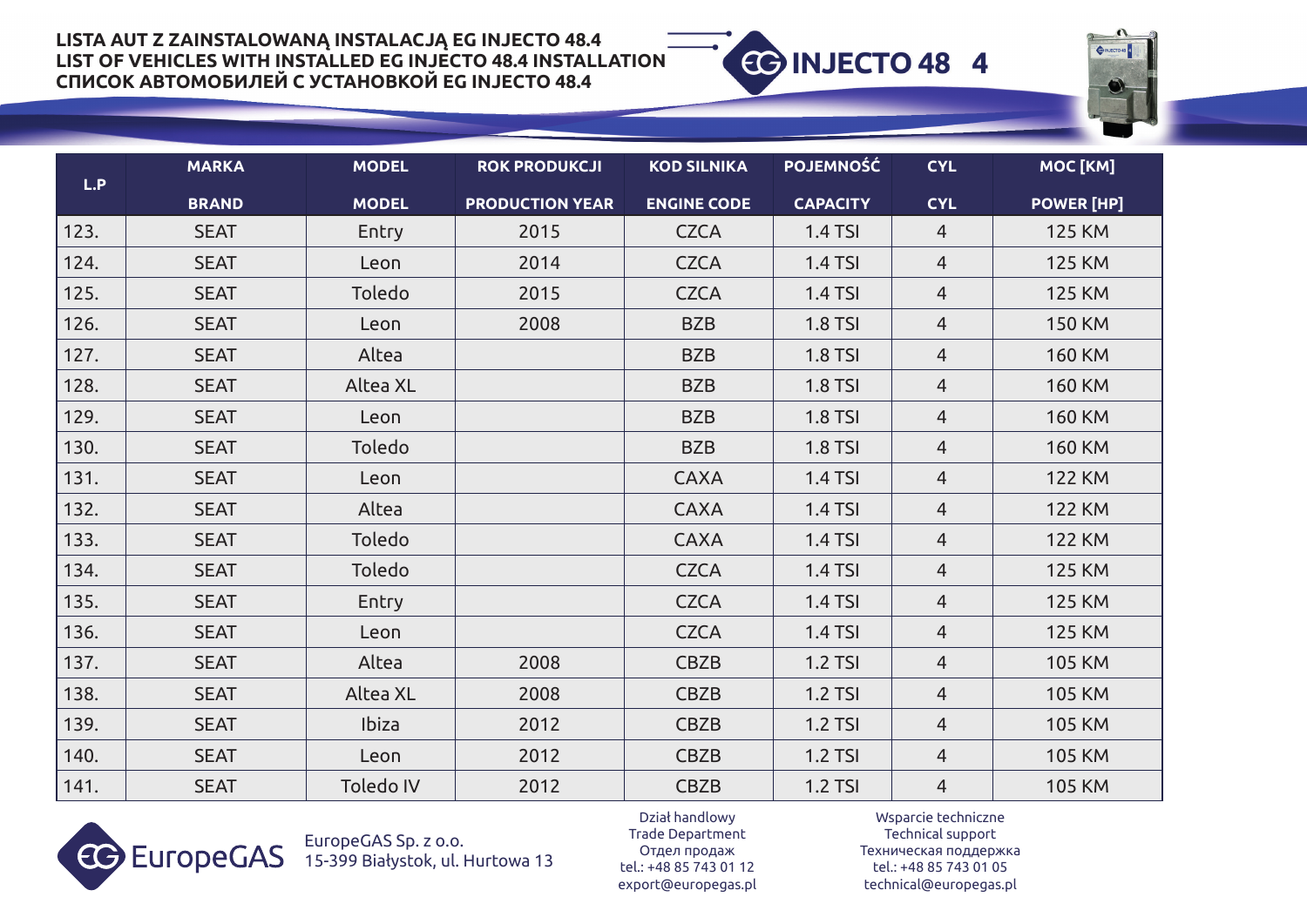



|      | <b>MARKA</b> | <b>MODEL</b>   | <b>ROK PRODUKCJI</b>   | <b>KOD SILNIKA</b> | <b>POJEMNOŚĆ</b> | <b>CYL</b>     | MOC [KM]          |
|------|--------------|----------------|------------------------|--------------------|------------------|----------------|-------------------|
| L.P  | <b>BRAND</b> | <b>MODEL</b>   | <b>PRODUCTION YEAR</b> | <b>ENGINE CODE</b> | <b>CAPACITY</b>  | <b>CYL</b>     | <b>POWER [HP]</b> |
| 142. | <b>SEAT</b>  | Arona          | 2018                   | <b>DPCA</b>        | <b>1.5 TSI</b>   | $\overline{4}$ | <b>150 KM</b>     |
| 143. | <b>SEAT</b>  | Ateca          | 2020                   | <b>DPCA</b>        | <b>1.5 TSI</b>   | $\overline{4}$ | <b>150 KM</b>     |
| 144. | <b>SEAT</b>  | Leon           | 2019                   | <b>DPCA</b>        | $1.5$ TSI        | $\overline{4}$ | <b>150 KM</b>     |
| 145. | <b>SEAT</b>  | <b>Tarraco</b> | 2020                   | <b>DPCA</b>        | $1.5$ TSI        | $\overline{4}$ | <b>150 KM</b>     |
| 146. | <b>SEAT</b>  | Ateca          | 2018                   | <b>CZE</b>         | 1.4 TFSI         | $\overline{4}$ | <b>150 KM</b>     |
| 147. | <b>SEAT</b>  | Ibiza Iv       | 2017                   | <b>CZE</b>         | 1.4 TFSI         | $\overline{4}$ | <b>150 KM</b>     |
| 148. | <b>SEAT</b>  | Leon           | 2015                   | <b>CZE</b>         | 1.4 TFSI         | $\overline{4}$ | <b>150 KM</b>     |
| 149. | <b>CUPRA</b> | Formentor      | 2020                   | <b>DPCA</b>        | $1.5$ TSI        | $\overline{4}$ | <b>150 KM</b>     |
| 150. | <b>SKODA</b> | Octavia        |                        | <b>CAXA</b>        | 1.4 TSI          | 4              | <b>122 KM</b>     |
| 151. | <b>SKODA</b> | Octavia        | 2011                   | <b>CDAA</b>        | <b>1.8 TSI</b>   | $\overline{4}$ | <b>160 KM</b>     |
| 152. | <b>SKODA</b> | Rapid          |                        | <b>CAXA</b>        | <b>1.4 TSI</b>   | $\overline{4}$ | <b>122 KM</b>     |
| 153. | <b>SKODA</b> | Yeti           |                        | <b>CAXA</b>        | <b>1.4 TSI</b>   | $\overline{4}$ | <b>122 KM</b>     |
| 154. | <b>SKODA</b> | Octavia II     |                        | <b>CDA</b>         | <b>1.8 TSI</b>   | 4              | <b>160 KM</b>     |
| 155. | <b>SKODA</b> | Superb II      |                        | <b>CDA</b>         | <b>1.8 TSI</b>   | 4              | <b>160 KM</b>     |
| 156. | <b>SKODA</b> | Yeti           |                        | <b>CDA</b>         | 1.8 TSI          | $\overline{4}$ | <b>160 KM</b>     |
| 157. | <b>SKODA</b> | Fabia          | 2015                   | <b>CJZC</b>        | 1.2 TSI          | $\overline{4}$ | <b>90 KM</b>      |
| 158. | <b>SKODA</b> | Rapid          |                        | <b>CJZC</b>        | 1.2 TSI          | $\overline{4}$ | <b>90 KM</b>      |
| 159. | <b>SKODA</b> | Kodiaq         | 2016                   | <b>CZCA</b>        | 1.4 TSI          | $\overline{4}$ | <b>125 KM</b>     |
| 160. | <b>SKODA</b> | Rapid          | 2015                   | <b>CZCA</b>        | 1.4 TSI          | 4              | <b>125 KM</b>     |



EuropeGAS Sp. z o.o. 15-399 Białystok, ul. Hurtowa 13

Dział handlowy Trade Department Oтдел продаж tel.: +48 85 743 01 12 export@europegas.pl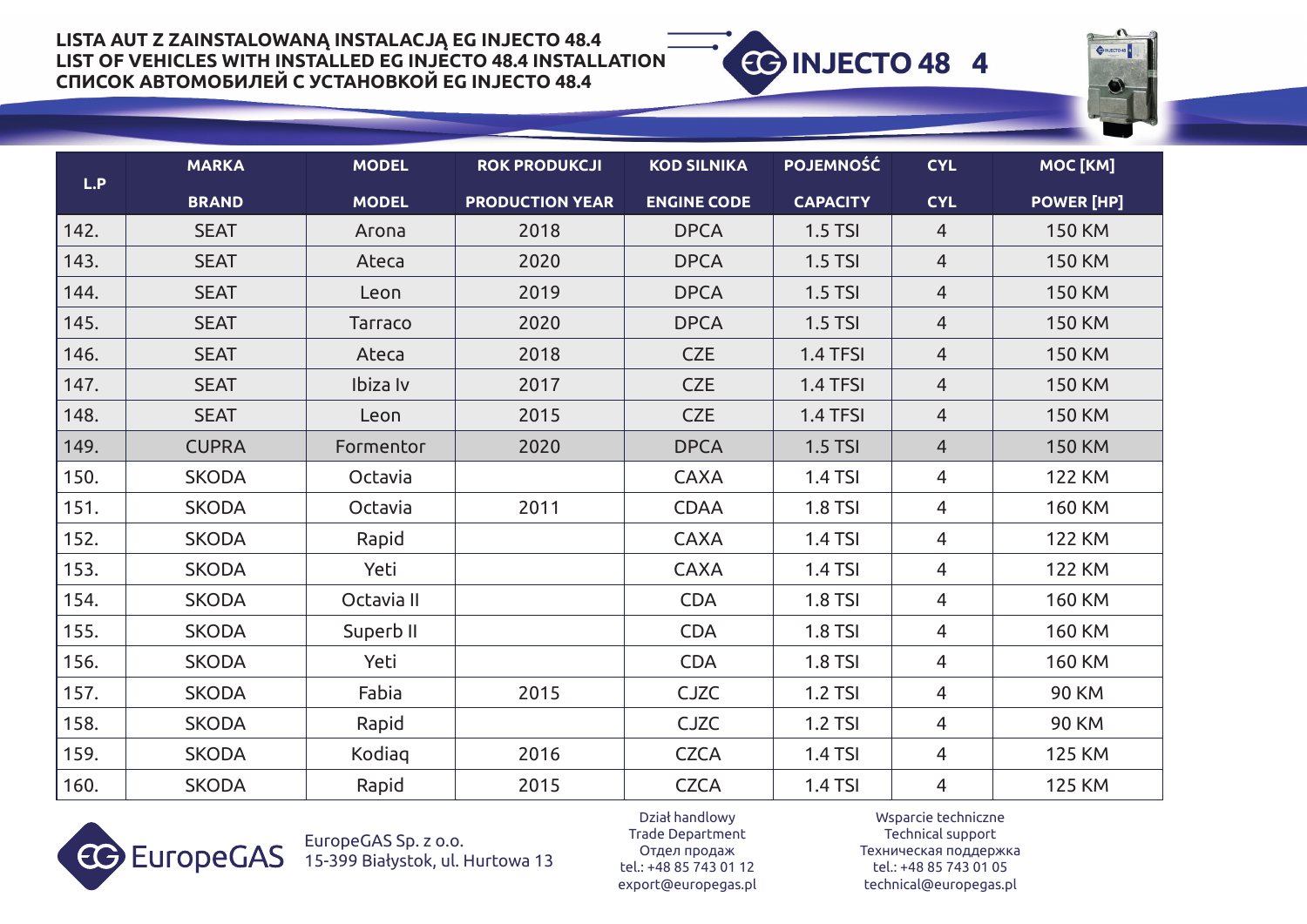



|      | <b>MARKA</b> | <b>MODEL</b> | <b>ROK PRODUKCJI</b>   | <b>KOD SILNIKA</b> | <b>POJEMNOŚĆ</b> | <b>CYL</b>     | MOC [KM]          |
|------|--------------|--------------|------------------------|--------------------|------------------|----------------|-------------------|
| L.P  | <b>BRAND</b> | <b>MODEL</b> | <b>PRODUCTION YEAR</b> | <b>ENGINE CODE</b> | <b>CAPACITY</b>  | <b>CYL</b>     | <b>POWER [HP]</b> |
| 161. | <b>SKODA</b> | Superb       | 2015                   | <b>CZCA</b>        | <b>1.4 TSI</b>   | $\overline{4}$ | <b>125 KM</b>     |
| 162. | <b>SKODA</b> | Superb       | 2009                   | <b>CDAA</b>        | <b>1.8 TSI</b>   | 4              | <b>160 KM</b>     |
| 163. | <b>SKODA</b> | Octavia      | 2009                   | <b>BZB</b>         | <b>1.8 TSI</b>   | 4              | <b>160 KM</b>     |
| 164. | <b>SKODA</b> | Superb       |                        | <b>BZB</b>         | <b>1.8 TSI</b>   | 4              | <b>160 KM</b>     |
| 165. | <b>SKODA</b> | Fabia        | 2012                   | <b>CAXA</b>        | 1.4 TSI          | $\overline{4}$ | <b>122 KM</b>     |
| 166. | <b>SKODA</b> | Octavia      |                        | <b>CAXA</b>        | <b>1.4 TSI</b>   | 4              | <b>122 KM</b>     |
| 167. | <b>SKODA</b> | Yeti         |                        | <b>CAXA</b>        | 1.4 TSI          | $\overline{4}$ | <b>122 KM</b>     |
| 168. | <b>SKODA</b> | Rapid        |                        | <b>CAXA</b>        | 1.4 TSI          | $\overline{4}$ | <b>122 KM</b>     |
| 169. | <b>SKODA</b> | Superb       |                        | <b>CAXA</b>        | 1.4 TSI          | 4              | <b>122 KM</b>     |
| 170. | <b>SKODA</b> | Fabia lii    |                        | <b>CZCA</b>        | <b>1.4 TSI</b>   | $\overline{4}$ | <b>125 KM</b>     |
| 171. | <b>SKODA</b> | Kodiag       |                        | <b>CZCA</b>        | <b>1.4 TSI</b>   | $\overline{4}$ | <b>125 KM</b>     |
| 172. | <b>SKODA</b> | Rapid        |                        | <b>CZCA</b>        | <b>1.4 TSI</b>   | $\overline{4}$ | <b>125 KM</b>     |
| 173. | <b>SKODA</b> | Superb       |                        | <b>CZCA</b>        | 1.4 TSI          | $\overline{4}$ | <b>125 KM</b>     |
| 174. | <b>SKODA</b> | Yeti         |                        | <b>CZCA</b>        | 1.4 TSI          | $\overline{4}$ | <b>125 KM</b>     |
| 175. | <b>SKODA</b> | Fabia        | 2010                   | CBZB               | <b>1.2 TSI</b>   | $\overline{4}$ | <b>105 KM</b>     |
| 176. | <b>SKODA</b> | Octavia      | 2010                   | CBZB               | <b>1.2 TSI</b>   | 4              | <b>105 KM</b>     |
| 177. | <b>SKODA</b> | Rapid        | 2012                   | CBZB               | <b>1.2 TSI</b>   | 4              | <b>105 KM</b>     |
| 178. | <b>SKODA</b> | Roomster     | 2010                   | <b>CBZB</b>        | 1.2 TSI          | 4              | <b>105 KM</b>     |
| 179. | <b>SKODA</b> | Yeti         | 2010                   | CBZB               | 1.2 TSI          | 4              | <b>105 KM</b>     |



EuropeGAS Sp. z o.o. 15-399 Białystok, ul. Hurtowa 13

Dział handlowy Trade Department Oтдел продаж tel.: +48 85 743 01 12 export@europegas.pl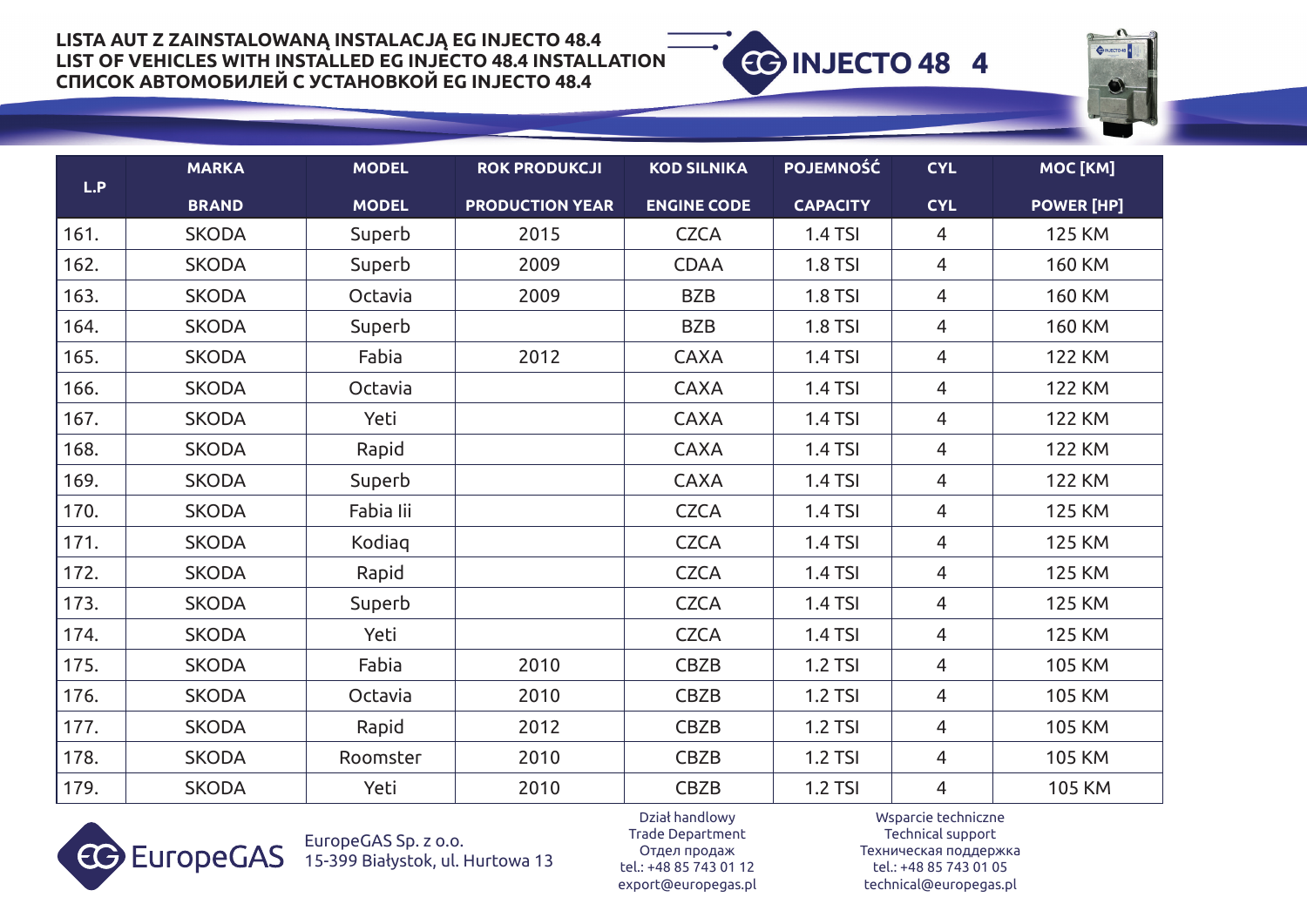

|      | <b>MARKA</b>     | <b>MODEL</b>     | <b>ROK PRODUKCJI</b>   | <b>KOD SILNIKA</b> | <b>POJEMNOŚĆ</b> | <b>CYL</b>     | MOC [KM]          |
|------|------------------|------------------|------------------------|--------------------|------------------|----------------|-------------------|
| L.P  | <b>BRAND</b>     | <b>MODEL</b>     | <b>PRODUCTION YEAR</b> | <b>ENGINE CODE</b> | <b>CAPACITY</b>  | <b>CYL</b>     | <b>POWER [HP]</b> |
| 180. | <b>SKODA</b>     | Kodiag           | 2017                   | <b>CZE</b>         | 1.4 TFSI         | 4              | <b>150 KM</b>     |
| 181. | <b>SKODA</b>     | Superb           | 2018                   | <b>CZE</b>         | 1.4 TFSI         | 4              | <b>150 KM</b>     |
| 182. | <b>SKODA</b>     | Kamiq            | 2019                   | <b>DPCA</b>        | 1.5 TSI          | 4              | <b>150 KM</b>     |
| 183. | <b>SKODA</b>     | Karoq            | 2020                   | <b>DPCA</b>        | $1.5$ TSI        | 4              | <b>150 KM</b>     |
| 184. | <b>SKODA</b>     | Kodiag           | 2020                   | <b>DPCA</b>        | $1.5$ TSI        | 4              | <b>150 KM</b>     |
| 185. | <b>SKODA</b>     | Octavia          | 2019                   | <b>DPCA</b>        | <b>1.5 TSI</b>   | 4              | <b>150 KM</b>     |
| 186. | <b>SKODA</b>     | Scala            | 2020                   | <b>DPCA</b>        | <b>1.5 TSI</b>   | 4              | <b>150 KM</b>     |
| 187. | <b>SKODA</b>     | Superb lii       | 2017                   | <b>DPCA</b>        | $1.5$ TSI        | 4              | <b>150 KM</b>     |
| 188. | <b>SSANGYONG</b> | Korando          | 2020                   | G15GDI             | $1.5$ T-GDI      | $\overline{4}$ | <b>163 KM</b>     |
| 189. | <b>SSANGYONG</b> | Tivoli           | 2020                   | G12DTF             | <b>1.2 T-GDI</b> | 3              | <b>128 KM</b>     |
| 190. | <b>SSANGYONG</b> | Tivoli           | 2019                   | G15GDI             | $1.5$ T-GDI      | $\overline{4}$ | <b>163 KM</b>     |
| 191. | <b>SSANGYONG</b> | Rexton           | 2018                   | G20DTR             | 2.0 T-GDI        | $\overline{4}$ | <b>220 KM</b>     |
| 192. | <b>SUBARU</b>    | Impreza          | 2018                   | <b>FB20D</b>       | 2,0              | 4              | <b>154 KM</b>     |
| 193. | <b>VOLVO</b>     | <b>V70</b>       | 2011                   | B4204T6            | 2.0              | $\overline{4}$ | <b>203 KM</b>     |
| 194. | <b>VOLVO</b>     | <b>S60</b>       | 2013                   | B4204T11           | 2.0              | $\overline{4}$ | <b>242 KM</b>     |
| 195. | VW               | Eos              |                        | <b>BVY</b>         | 2.0 FSI          | 4              | <b>150 KM</b>     |
| 196. | VW               | Golf             |                        | <b>BVY</b>         | 2.0 FSI          | $\overline{4}$ | <b>150 KM</b>     |
| 197. | VW               | <b>Golf Plus</b> |                        | <b>BVY</b>         | 2.0 FSI          | 4              | <b>150 KM</b>     |



EuropeGAS Sp. z o.o. 15-399 Białystok, ul. Hurtowa 13

Dział handlowy Trade Department Oтдел продаж tel.: +48 85 743 01 12 export@europegas.pl

Wsparcie techniczne Technical support Техническая поддержка tel.: +48 85 743 01 05 technical@europegas.pl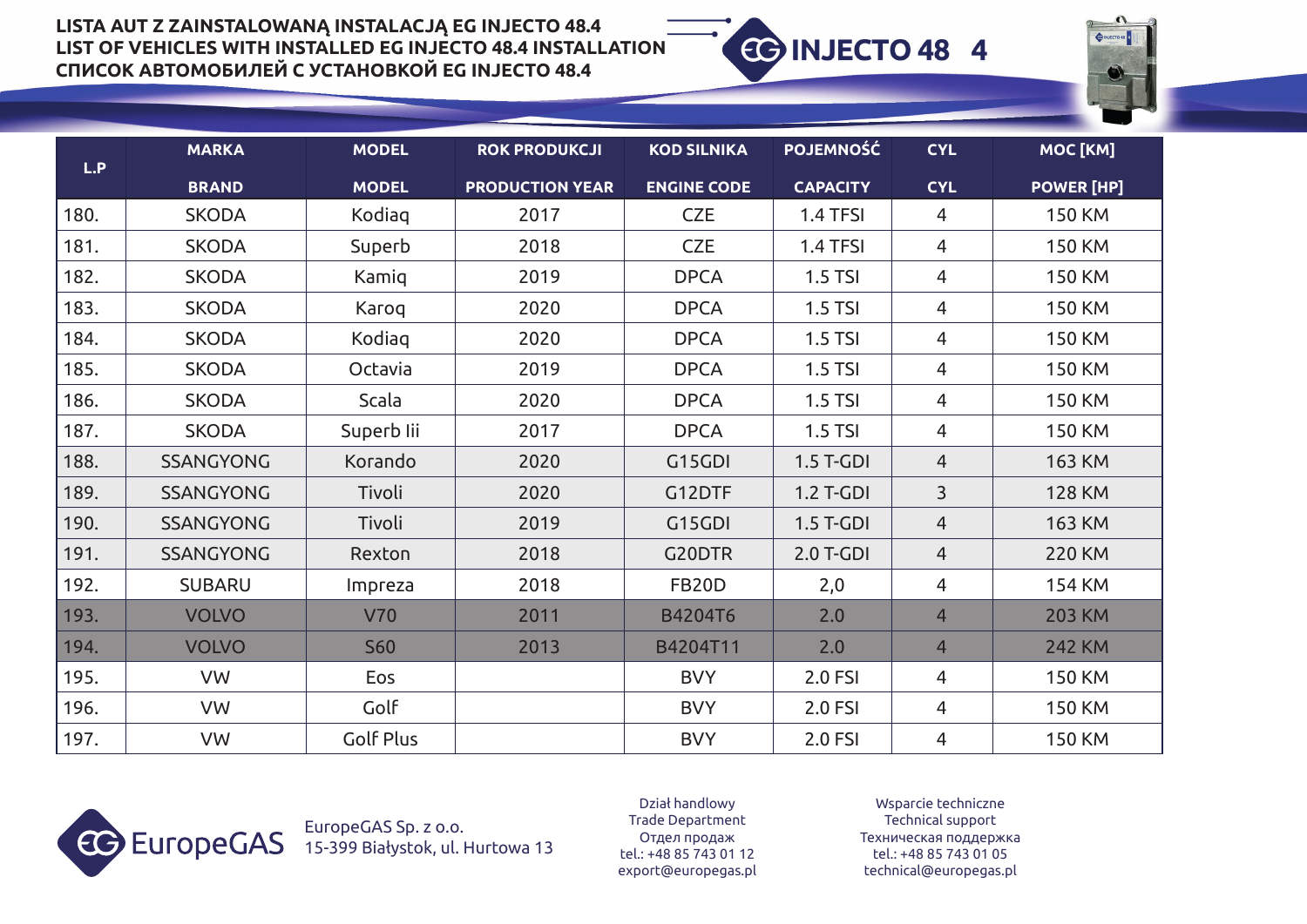

|      | <b>MARKA</b> | <b>MODEL</b>       | <b>ROK PRODUKCJI</b>   | <b>KOD SILNIKA</b> | <b>POJEMNOŚĆ</b> | <b>CYL</b>     | MOC [KM]          |
|------|--------------|--------------------|------------------------|--------------------|------------------|----------------|-------------------|
| L.P  | <b>BRAND</b> | <b>MODEL</b>       | <b>PRODUCTION YEAR</b> | <b>ENGINE CODE</b> | <b>CAPACITY</b>  | <b>CYL</b>     | <b>POWER [HP]</b> |
| 198. | VW           | Jetta              |                        | <b>BVY</b>         | 2.0 FSI          | 4              | <b>150 KM</b>     |
| 199. | VW           | Passat             | 2005-2006              | <b>BVY</b>         | 2.0 FSI          | $\overline{4}$ | <b>150 KM</b>     |
| 200. | VW           | Touran             |                        | <b>BVY</b>         | 2.0 FSI          | 4              | <b>150 KM</b>     |
| 201. | VW           | Eos                |                        | <b>CAXA</b>        | 1.4 TSI          | $\overline{4}$ | <b>122 KM</b>     |
| 202. | VW           | Golf               | 2010                   | <b>CAXA</b>        | 1.4 TSI          | $\overline{4}$ | <b>122 KM</b>     |
| 203. | VW           | <b>Golf Estate</b> |                        | <b>CAXA</b>        | 1.4 TSI          | 4              | <b>122 KM</b>     |
| 204. | VW           | <b>Golf Plus</b>   |                        | <b>CAXA</b>        | 1.4 TSI          | $\overline{4}$ | <b>122 KM</b>     |
| 205. | VW           | Jetta              |                        | <b>CAXA</b>        | 1.4 TSI          | $\overline{4}$ | <b>122 KM</b>     |
| 206. | VW           | Passat             |                        | <b>CAXA</b>        | <b>1.4 TSI</b>   | $\overline{4}$ | <b>122 KM</b>     |
| 207. | VW           | Scirocco           |                        | <b>CAXA</b>        | 1.4 TSI          | $\overline{4}$ | <b>122 KM</b>     |
| 208. | VW           | Tiguan             |                        | <b>CAXA</b>        | <b>1.4 TSI</b>   | $\overline{4}$ | <b>122 KM</b>     |
| 209. | VW           | Vento              |                        | <b>CAXA</b>        | 1.4 TSI          | $\overline{4}$ | <b>122 KM</b>     |
| 210. | VW           | Cc                 |                        | <b>CDA</b>         | <b>1.8 TSI</b>   | $\overline{4}$ | <b>160 KM</b>     |
| 211. | VW           | Golf               |                        | <b>CDA</b>         | <b>1.8 TSI</b>   | $\overline{4}$ | <b>160 KM</b>     |
| 212. | VW           | Sharan             |                        | <b>CDA</b>         | <b>1.8 TSI</b>   | $\overline{4}$ | <b>160 KM</b>     |
| 213. | VW           | Passat/Passat Cc   |                        | <b>CDA</b>         | <b>1.8 TSI</b>   | 4              | <b>160 KM</b>     |
| 214. | VW           | Passat Cc          | 2013                   | <b>CCTA</b>        | 2.0 TSI          | 4              | <b>200 KM</b>     |
| 215. | VW           | Polo               |                        | <b>CJZC</b>        | <b>1.2 TSI</b>   | 4              | <b>90 KM</b>      |
| 216. | VW           | Vento              |                        | CJZC               | 1.2 TSI          | $\overline{4}$ | <b>90 KM</b>      |



EuropeGAS Sp. z o.o. 15-399 Białystok, ul. Hurtowa 13

Dział handlowy Trade Department Oтдел продаж tel.: +48 85 743 01 12 export@europegas.pl

Wsparcie techniczne Technical support Техническая поддержка tel.: +48 85 743 01 05 technical@europegas.pl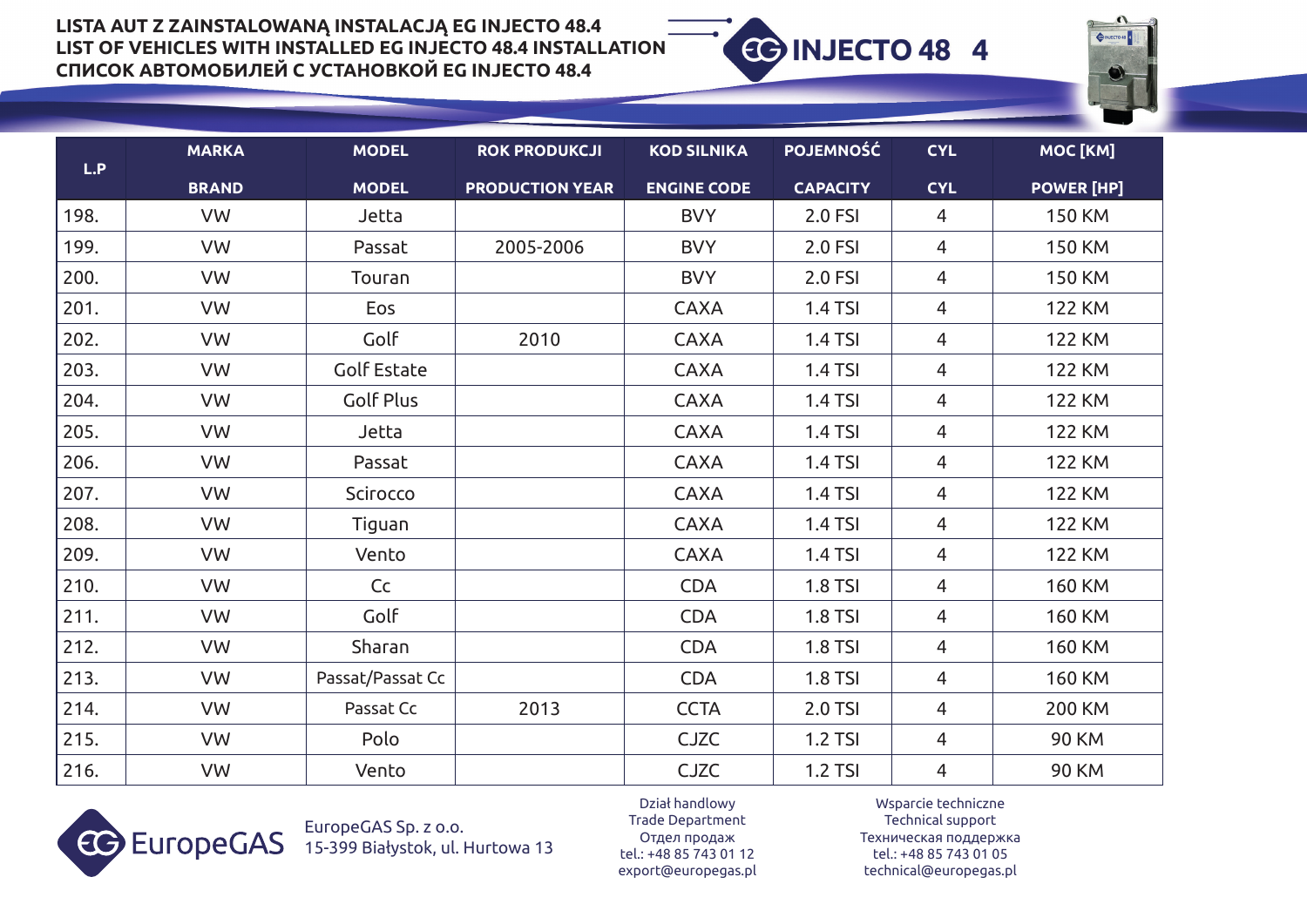

| L.P  | <b>MARKA</b> | <b>MODEL</b>   | <b>ROK PRODUKCJI</b>   | <b>KOD SILNIKA</b> | <b>POJEMNOŚĆ</b> | <b>CYL</b>     | MOC [KM]          |
|------|--------------|----------------|------------------------|--------------------|------------------|----------------|-------------------|
|      | <b>BRAND</b> | <b>MODEL</b>   | <b>PRODUCTION YEAR</b> | <b>ENGINE CODE</b> | <b>CAPACITY</b>  | <b>CYL</b>     | <b>POWER [HP]</b> |
| 217. | VW           | Golf           | 2013                   | <b>CZCA</b>        | 1.4 TSI          | 4              | <b>125 KM</b>     |
| 218. | VW           | Golf Sportsvan | 2013                   | <b>CZCA</b>        | 1.4 TSI          | $\overline{4}$ | <b>125 KM</b>     |
| 219. | VW           | Jetta          | 2014                   | <b>CZCA</b>        | <b>1.4 TSI</b>   | 4              | <b>125 KM</b>     |
| 220. | VW           | Passat         | 2015                   | <b>CZCA</b>        | <b>1.4 TSI</b>   | $\overline{4}$ | <b>125 KM</b>     |
| 221. | VW           | Passat         | 2016                   | <b>CZCA</b>        | 1.4 TSI          | 4              | <b>125 KM</b>     |
| 222. | VW           | Scirocco       | 2014                   | <b>CZCA</b>        | 1.4 TSI          | 4              | <b>125 KM</b>     |
| 223. | VW           | Tiguan         | 2016                   | <b>CZCA</b>        | 1.4 TSI          | 4              | <b>125 KM</b>     |
| 224. | VW           | Tiguan         | 2018                   | <b>DGU</b>         | 2.0 TSI          | 4              | <b>186 KM</b>     |
| 225. | VW           | Vento          | 2014                   | <b>CZCA</b>        | <b>1.4 TSI</b>   | 4              | <b>125 KM</b>     |
| 226. | VW           | Touran         | 2009                   | <b>CDAA</b>        | <b>1.8 TSI</b>   | 4              | <b>160 KM</b>     |
| 227. | VW           | Tiguan         | 2018                   | <b>DGU</b>         | 2.0 TSI          | $\overline{4}$ | <b>186 KM</b>     |
| 228. | VW           | Passat         | 2007                   | <b>BPY</b>         | 2.0 TSI          | 4              | <b>200 KM</b>     |
| 229. | VW           | <b>Bora</b>    |                        | <b>BPY</b>         | 2.0 TSI          | $\overline{4}$ | <b>200 KM</b>     |
| 230. | VW           | Eos            |                        | <b>BPY</b>         | 2.0 TSI          | 4              | <b>200 KM</b>     |
| 231. | VW           | Golf           |                        | <b>BPY</b>         | 2.0 TSI          | $\overline{4}$ | <b>200 KM</b>     |
| 232. | VW           | Jetta          |                        | <b>BPY</b>         | 2.0 TSI          | 4              | <b>200 KM</b>     |
| 233. | VW           | Passat         |                        | <b>BPY</b>         | 2.0 TSI          | 4              | <b>200 KM</b>     |
| 234. | VW           | Vento          |                        | <b>BPY</b>         | 2.0 TSI          | 4              | <b>200 KM</b>     |
| 235. | VW           | Passat         | 2009                   | <b>BZB</b>         | <b>1.8 TSI</b>   | 4              | <b>160 KM</b>     |



EuropeGAS Sp. z o.o. 15-399 Białystok, ul. Hurtowa 13

Dział handlowy Trade Department Oтдел продаж tel.: +48 85 743 01 12 export@europegas.pl

Wsparcie techniczne Technical support Техническая поддержка tel.: +48 85 743 01 05 technical@europegas.pl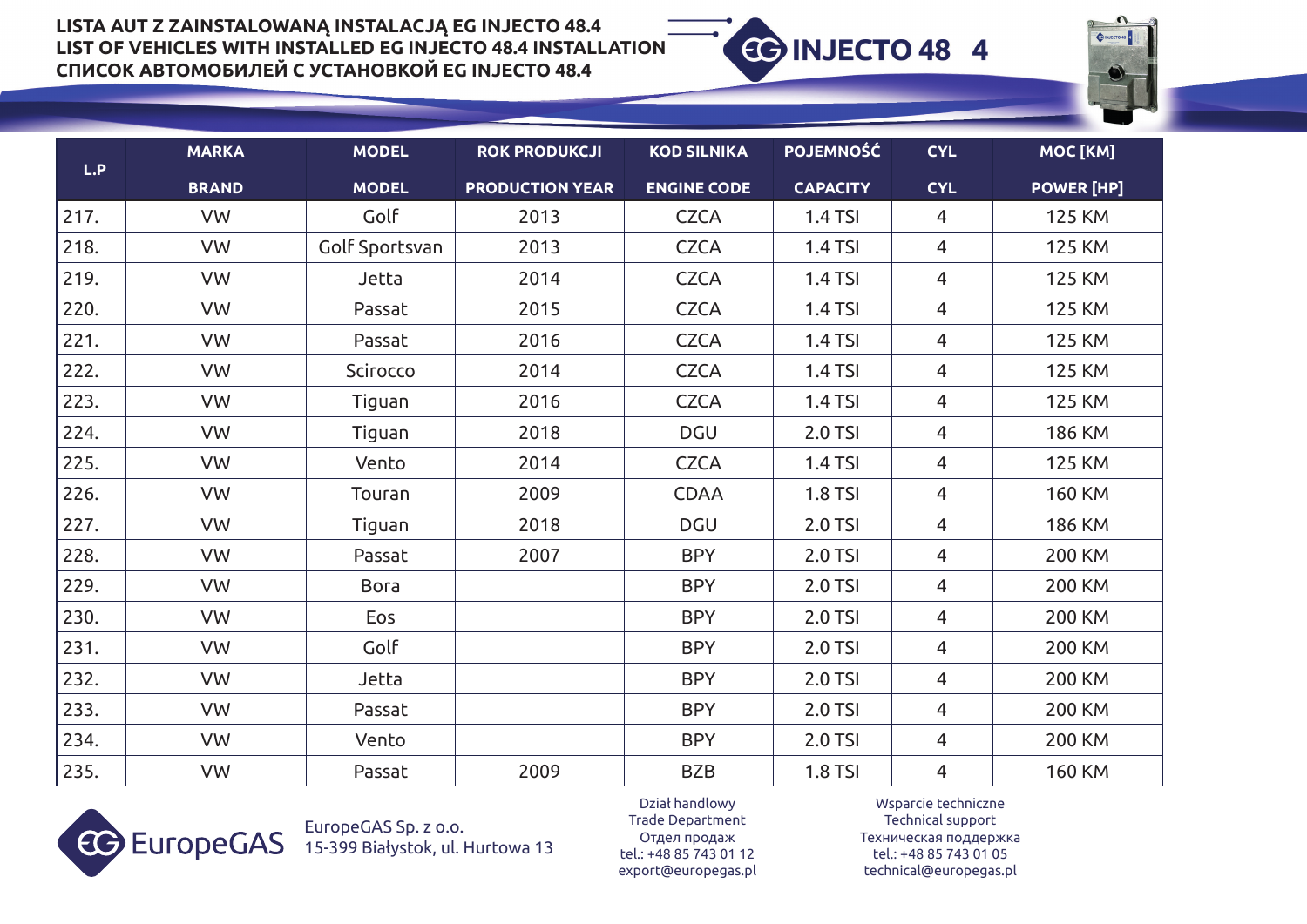

|      | <b>MARKA</b> | <b>MODEL</b>         | <b>ROK PRODUKCJI</b>   | <b>KOD SILNIKA</b> | <b>POJEMNOŚĆ</b> | <b>CYL</b>     | MOC [KM]          |
|------|--------------|----------------------|------------------------|--------------------|------------------|----------------|-------------------|
| L.P  | <b>BRAND</b> | <b>MODEL</b>         | <b>PRODUCTION YEAR</b> | <b>ENGINE CODE</b> | <b>CAPACITY</b>  | <b>CYL</b>     | <b>POWER [HP]</b> |
| 236. | VW           | Passat Cc            |                        | <b>BZB</b>         | <b>1.8 TSI</b>   | 4              | <b>160 KM</b>     |
| 237. | VW           | Golf                 |                        | <b>CAXA</b>        | <b>1.4 TSI</b>   | $\overline{4}$ | <b>122 KM</b>     |
| 238. | VW           | Jetta (Cng)          |                        | <b>CAXA</b>        | 1.4 TSI          | 4              | <b>123 KM</b>     |
| 239. | VW           | <b>Golf E Estate</b> |                        | <b>CAXA</b>        | 1.4 TSI          | 4              | <b>122 KM</b>     |
| 240. | VW           | Passat               |                        | <b>CAXA</b>        | 1.4 TSI          | $\overline{4}$ | <b>122 KM</b>     |
| 241. | VW           | Scirocco             |                        | <b>CAXA</b>        | 1.4 TSI          | 4              | <b>122 KM</b>     |
| 242. | VW           | Tiguan               |                        | <b>CAXA</b>        | 1.4 TSI          | $\overline{4}$ | <b>122 KM</b>     |
| 243. | VW           | Golf Plus            |                        | <b>CAXA</b>        | 1.4 TSI          | $\overline{4}$ | <b>122 KM</b>     |
| 244. | VW           | Vento                |                        | <b>CAXA</b>        | 1.4 TSI          | 4              | <b>122 KM</b>     |
| 245. | VW           | Eos                  |                        | <b>CAXA</b>        | 1.4 TSI          | $\overline{4}$ | <b>122 KM</b>     |
| 246. | VW           | Passat Cc            |                        | <b>CCTA</b>        | 2.0 TSI          | $\overline{4}$ | <b>200 KM</b>     |
| 247. | VW           | Passat               |                        | <b>CZCA</b>        | 1.4 TSI          | $\overline{4}$ | <b>125 KM</b>     |
| 248. | VW           | Polo                 | 2016                   | <b>CZCA</b>        | 1.4 TSI          | $\overline{4}$ | <b>125 KM</b>     |
| 249. | VW           | Golf                 |                        | <b>CZCA</b>        | 1.4 TSI          | 4              | <b>125 KM</b>     |
| 250. | VW           | Golf Sportsvan       |                        | <b>CZCA</b>        | 1.4 TSI          | $\overline{4}$ | <b>125 KM</b>     |
| 251. | VW           | Jetta                |                        | <b>CZCA</b>        | 1.4 TSI          | 4              | <b>125 KM</b>     |
| 252. | VW           | Scirocco             |                        | <b>CZCA</b>        | 1.4 TSI          | $\overline{4}$ | <b>125 KM</b>     |
| 253. | VW           | Tiguan               |                        | <b>CZCA</b>        | <b>1.4 TSI</b>   | 4              | <b>125 KM</b>     |
| 254. | VW           | Vento                |                        | <b>CZCA</b>        | 1.4 TSI          | 4              | <b>125 KM</b>     |



EuropeGAS Sp. z o.o. 15-399 Białystok, ul. Hurtowa 13

Dział handlowy Trade Department Oтдел продаж tel.: +48 85 743 01 12 export@europegas.pl

Wsparcie techniczne Technical support Техническая поддержка tel.: +48 85 743 01 05 technical@europegas.pl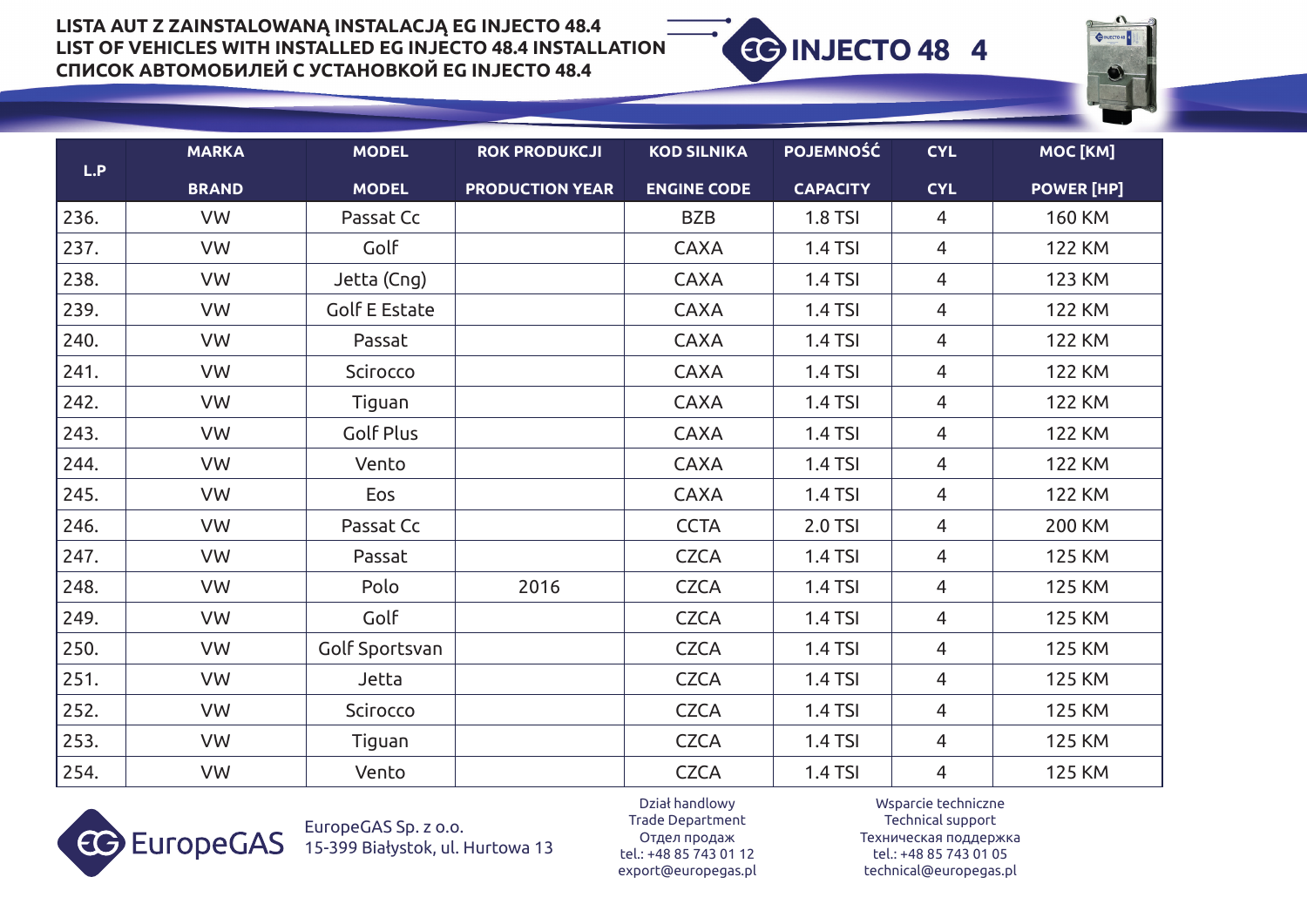

| L.P  | <b>MARKA</b> | <b>MODEL</b>     | <b>ROK PRODUKCJI</b>   | <b>KOD SILNIKA</b> | <b>POJEMNOŚĆ</b> | <b>CYL</b>     | MOC [KM]          |
|------|--------------|------------------|------------------------|--------------------|------------------|----------------|-------------------|
|      | <b>BRAND</b> | <b>MODEL</b>     | <b>PRODUCTION YEAR</b> | <b>ENGINE CODE</b> | <b>CAPACITY</b>  | <b>CYL</b>     | <b>POWER [HP]</b> |
| 255. | VW           | Tiguan           |                        | <b>DGUA</b>        | 2.0 TSI          | 4              | <b>186 KM</b>     |
| 256. | VW           | Touran           | 2005                   | <b>AXW</b>         | 2.0 FSI          | 4              | <b>150 KM</b>     |
| 257. | VW           | Passat           | 2020                   | <b>DPCA</b>        | <b>1.5 TSI</b>   | $\overline{4}$ | <b>150 KM</b>     |
| 258. | VW           | Touran           | 2003                   | <b>BAG</b>         | 1.6 FSI          | 4              | <b>115 KM</b>     |
| 259. | VW           | Jetta            | 2014                   | CBZB               | <b>1.2 TSI</b>   | 4              | <b>105 KM</b>     |
| 260. | VW           | Golf Vi          | 2010                   | <b>CBZB</b>        | 1.2 TSI          | $\overline{4}$ | <b>105 KM</b>     |
| 261. | VW           | Polo             | 2011                   | CBZB               | 1.2 TSI          | $\overline{4}$ | <b>105 KM</b>     |
| 262. | VW           | Touran           |                        | <b>CBZB</b>        | <b>1.2 TSI</b>   | $\overline{4}$ | <b>105 KM</b>     |
| 263. | VW           | Tiguan           | 2018                   | <b>CZE</b>         | 1.4 TSI          | $\overline{4}$ | <b>150 KM</b>     |
| 264. | VW           | Caddy            |                        | <b>DJK</b>         | 1.4 TSI          | 4              | <b>125 KM</b>     |
| 265. | VW           | Passat           | 2020                   | <b>DPCA</b>        | $1.5$ TSI        | $\overline{4}$ | <b>150 KM</b>     |
| 266. | VW           | Golf             |                        | <b>BLF</b>         | 1.6 FSI          | 4              | <b>115 KM</b>     |
| 267. | VW           | Golf Vii         | 2015                   | <b>CZE</b>         | 1.4 TFSI         | 4              | <b>150 KM</b>     |
| 268. | VW           | Passat           | 2014                   | <b>CZE</b>         | 1.4 TFSI         | $\overline{4}$ | <b>150 KM</b>     |
| 269. | VW           | Polo             | 2016                   | <b>CZE</b>         | 1.4 TFSI         | $\overline{4}$ | <b>150 KM</b>     |
| 270. | VW           | Tiguan           | 2019                   | <b>CZE</b>         | 1.4 TFSI         | $\overline{4}$ | <b>150 KM</b>     |
| 271. | VW           | Golf Vii         | 2018                   | <b>DPCA</b>        | <b>1.5 TSI</b>   | $\overline{4}$ | <b>150 KM</b>     |
| 272. | <b>VW</b>    | <b>Golf Viii</b> | 2020                   | <b>DPCA</b>        | $1.5$ TSI        | 4              | <b>150 KM</b>     |
| 273. | VW           | Passat           | 2020                   | <b>DPCA</b>        | $1.5$ TSI        | $\overline{4}$ | <b>150 KM</b>     |



EuropeGAS Sp. z o.o. 15-399 Białystok, ul. Hurtowa 13

Dział handlowy Trade Department Oтдел продаж tel.: +48 85 743 01 12 export@europegas.pl

Wsparcie techniczne Technical support Техническая поддержка tel.: +48 85 743 01 05 technical@europegas.pl